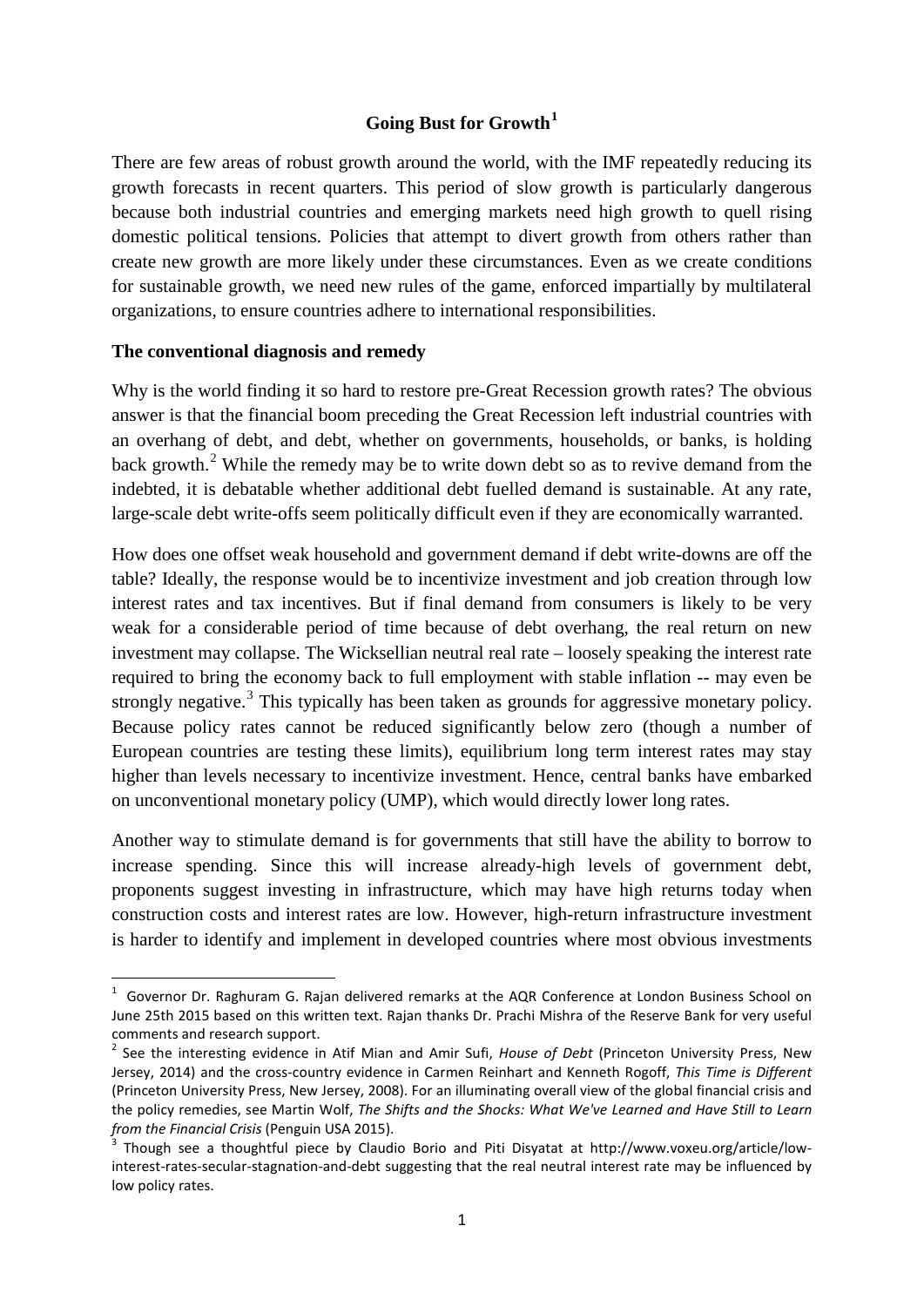have already been made. Also, while everyone can see the need for repair and renovation of existing infrastructure, this requires far more decentralized spending and may be harder to initiate and finance from the centre.

Put differently, high-return infrastructure investment is a good idea but may be hard to implement on a large scale for most advanced country governments. To the extent that such debt fuelled spending creates a self-fulfilling virtuous cycle of confidence and activity, it can be a bridge to sustainable growth. But to the extent that it misallocates capital, it can worsen public anxieties about the future, reducing corporate investment and increasing household savings.

All this highlights another concern. Even if stimulus works in raising growth temporarily - and the above discussion suggests it may not – this growth has to be a bridge to sustained aggregate demand. But what if it isn't?

# **The Productivity Puzzle, Secular Stagnation, and other concerns.**

The arguments I have just enunciated for action apply to an economy where nothing fundamentally is wrong except perhaps excessive debt – what is needed is a cyclical return of growth to potential growth. Yet a number of economists such as Tyler Cowen, Robert Gordon, and Larry Summers have raised the possibility that potential growth in industrial countries had fallen even before the Great Recession. Perhaps then the growth that we are trying to return to is unachievable without serious distortions.

The term "secular stagnation" used by Larry Summers to describe the current persistent economic malaise has caught on.<sup>[4](#page-1-0)</sup> But different economists focus on different aspects and causes of the stagnation. [5](#page-1-1) Summers emphasizes the inadequacy of aggregate demand, and the fact that the zero lower bound as well as the potential for financial instability prevents monetary policy from being more active. Among the reasons for weak aggregate demand include ageing populations that want to consume less and the increasing income share of the very rich, whose marginal propensity to consume is small.

Tyler Cowen and Robert Gordon on the other hand, emphasize a weak supply potential.<sup>[6](#page-1-2)</sup> They argue that the post-World War II years were an aberration because growth was helped in industrial countries by reconstruction, the spread of technologies such as electricity, telephones, and automobiles, rising educational attainment, higher labour participation rates as women entered the work force, a restoration of global trade, and increasing investments of capital. However, post-war total factor productivity growth – the part of growth stemming from new ideas and methods of production – was lower than its 1920-50 high. More recently, not only has productivity growth fallen further (with a temporary positive uptick towards the

.<br>-

<span id="page-1-0"></span><sup>&</sup>lt;sup>4</sup> Summers, L. (2014), "U.S. Economic Prospects: Secular Stagnation, Hysterisis and Zero Lower Bound", speech delivered to the National Association for Business Economics, Economic Policy Conference, February 24, 2014.

<span id="page-1-1"></span><sup>5</sup> See, for example, "The Crises of Democratic Capitalism", Wolfgang Streeck, *New Left Review* 71, Sept/Oct 2011 or "The True Lessons of the Recession: The West Can't Borrow and Spend its Way to Recovery", Raghuram Rajan, *Foreign Affairs*, Volume 91, no 3, May/June 2012 .

<span id="page-1-2"></span><sup>6</sup> Tyler Cowen (2013), *The Great Stagnation,* Ebook*,* Gordon, R. (2012), "Is US Economic Growth Over? Faltering Innovation Confronts Six Headwinds", NBER Working Paper 18315.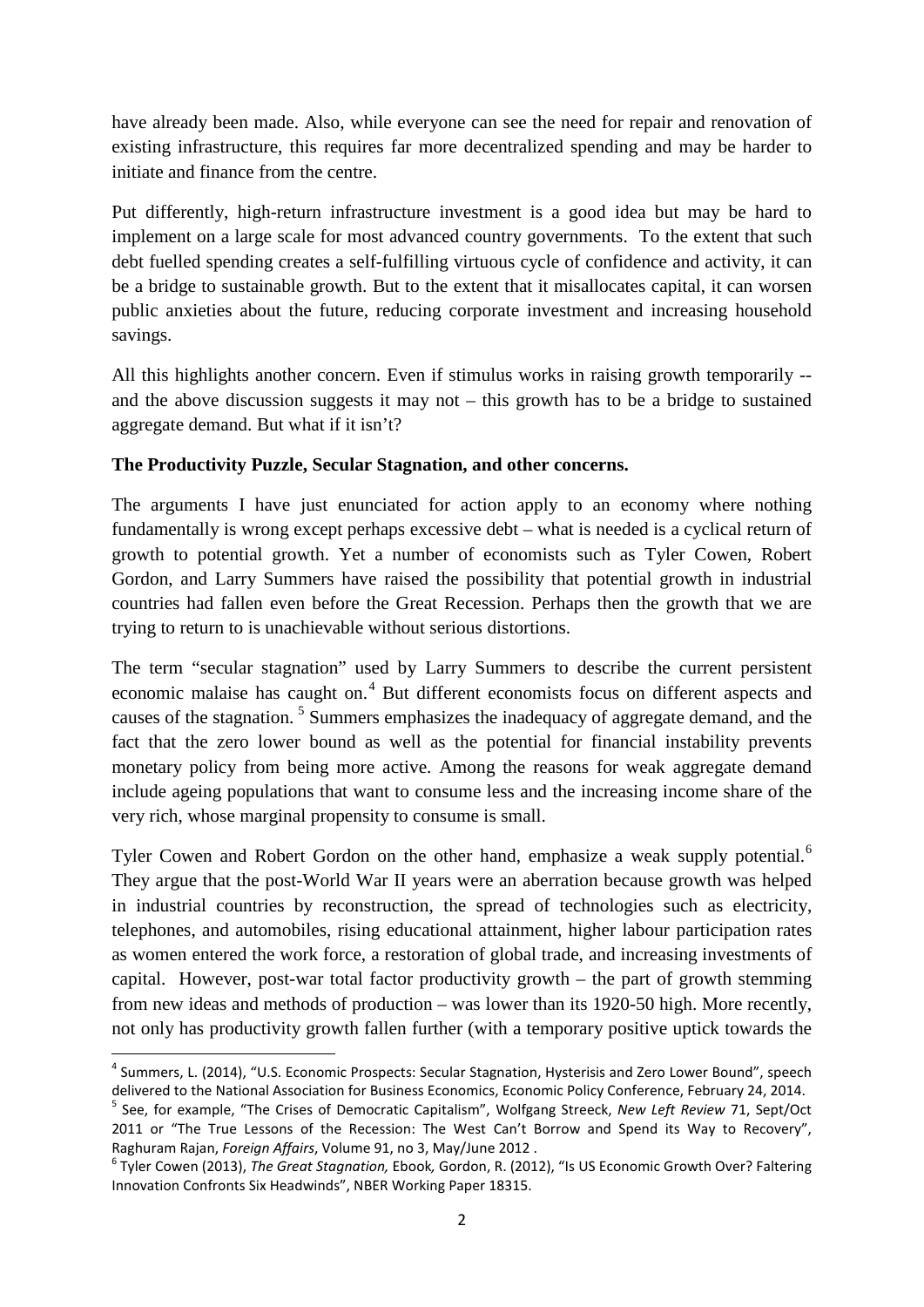end of the 1990s because of the IT revolution), but growth has been held back by the headwinds of plateauing education levels and labour participation rates, as well as a shrinking labour force. It is obvious from these lists of factors that it is hard to disentangle the effects of weak aggregate demand from slow growth in potential supply.

Structural reforms, typically ones that increase competition, foster innovation, and drive institutional change, are the way to raise potential growth. But these hurt protected constituencies that have become accustomed to the rents they get from the status quo. Moreover, the gains to constituencies that are benefited are typically later and uncertain . No wonder Jean-Claude Juncker, then Luxembourg's prime minister, said at the height of the Euro crisis, "We all know what to do, we just don't know how to get re-elected after we've done it!"

# **The Growth Imperative**

If indeed fundamentals are such that that the industrial world has, and will, grow slowly for a while before new technologies and new markets come to the rescue, would it be politically easy to settle for slower growth? After all, per capita income is high in industrial countries, and a few years of slow growth would not be devastating at the aggregate level. Why is there so much of a political need for growth?

One reason is the need to fulfil government commitments. As sociologist Wolfgang Streeck writes, in the strong growth years of the 1960s when visions of a "Great Society" seemed attainable, industrial economies made enormous promises of social security to the wider public.[7](#page-2-0) Promises have been augmented since then in some countries by politically convenient (because hidden from budgets) but fiscally unsound increases in pension and old age healthcare commitments to public sector workers. Without the immediate promise of growth, all these commitments could soon be seen as unsustainable.

Another reason is that growth is necessary for inter-generational equity, especially because these are the generations that will be working to pay off commitments to older generations. Given these are also the cohorts that can take to the streets, growth is essential for social harmony.

Not only are the benefits of growth unequally distributed across generations, they are also very unequally distributed within generation. Because of changes in technology and the expansion of global competition, routine repetitive jobs, whether done by the skilled or the unskilled, have diminished greatly in industrial countries. With every percentage point of growth creating fewer "good" jobs for the unskilled or moderately skilled, more growth is needed to keep them happily employed. Equally, the rapid deterioration in skills for the unemployed is an additional reason to push for growth.

## **The Deflation Fear**

.

<span id="page-2-0"></span><sup>7</sup> See "The Crises of Democratic Capitalism", Wolfgang Streeck, *New Left Review* 71, Sept/Oct 2011.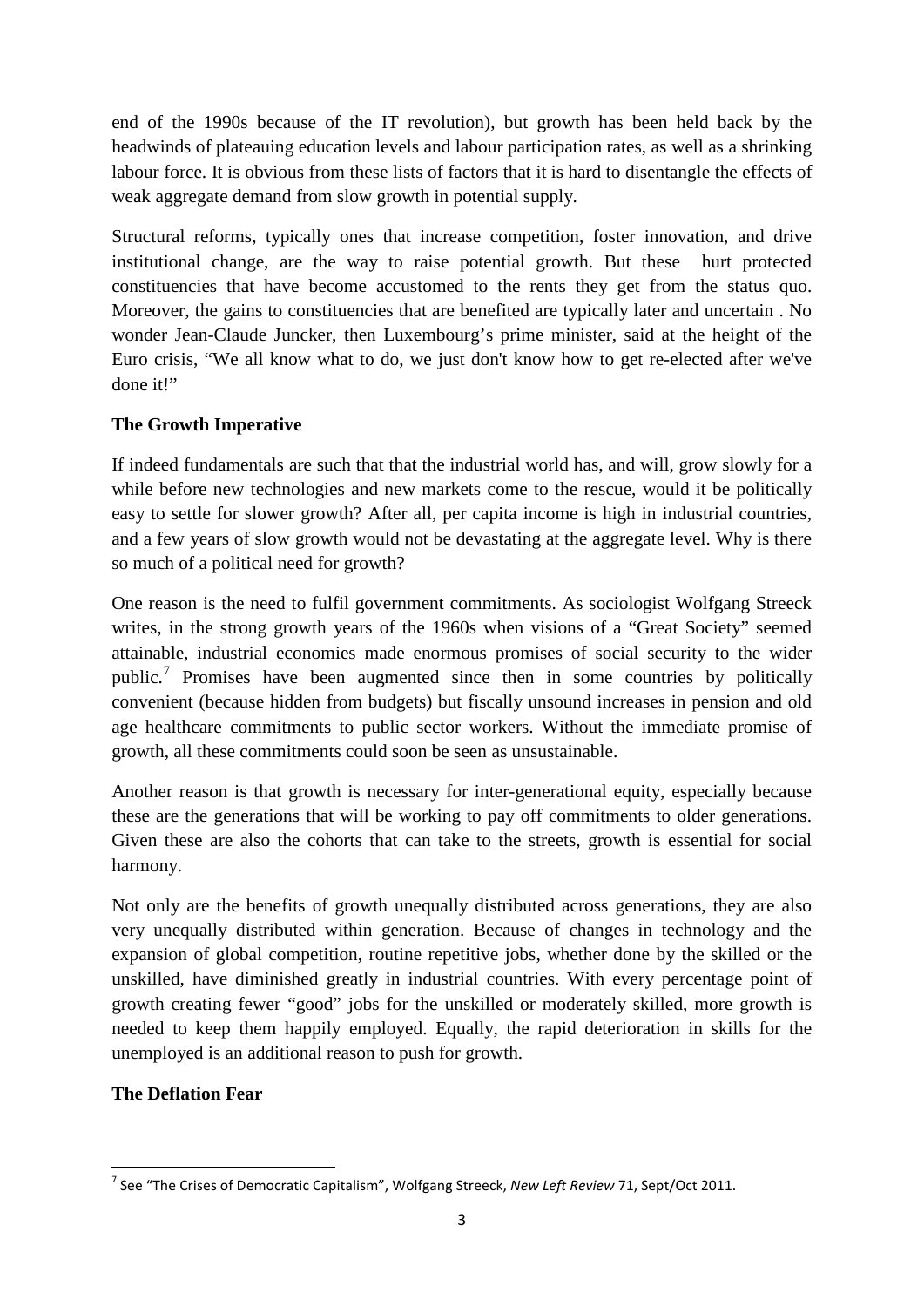Finally, a big factor persuading authorities in industrial countries to push for higher growth is the fear of deflation. The canonical example here is Japan, where many are persuaded that the key mistake it made was to slip into deflation, which has persisted and held back growth.

A closer look at the Japanese experience suggests that it is by no means clear that its growth has been slower than warranted let alone that deflation caused slow growth. It is true that after its devastating crisis in the early 1990s, Japan may have prolonged the slowdown by not taking early action to clean up its banking system or restructure over-indebted corporations. But once it took decisive action in the late 1990s and early 2000s, Japanese growth per capita or per worker looks comparable with other industrial countries (Table 1). $^{8}$  $^{8}$  $^{8}$ 

| 1 J J U - 4 U I T      |              |                      |              |
|------------------------|--------------|----------------------|--------------|
|                        | Japan        | <b>United States</b> | Euro area    |
| 1996-2000              | 0.63         | 3.10                 | 2.41         |
| 2001-2005              | 1.05         | 1.56                 | 0.99         |
| 2006-2010<br>2011-2014 | 0.35<br>0.91 | $-0.12$<br>1.38      | 0.41<br>0.13 |
|                        |              |                      |              |

Table 1. Growth in Real GDP Per Capita: Advanced Economies:  $1006 - 2014$ 

Source. World Economic Outlook Database, IMF.

What about the deleterious effects of deflation? One worrisome effect of deflation is that if wages are downwardly-sticky, real wages rise and cause unemployment. Yet Japanese unemployment has averaged 4.5% between 2000-2014, compared to 6.4% in the US and [9](#page-3-1).4% in the Euro area during the same period. $9$  In part, the Japanese have obtained wage flexibility by moving away from the old lifetime unemployment contracts for new hires to short term contracts. While not without social costs, such flexibility allows an economy to cope with sustained deflation.

Another concern has been that moderately low inflation spirals down into seriously large deflation, where the zero lower bound on nominal interest rates keeps real interest rates unconscionably high. Once again, it is not clear this happened in Japan (Figure 1).

.<br>-

<span id="page-3-0"></span><sup>&</sup>lt;sup>8</sup> I first learnt of these facts from Jean Claude Trichet. For a more comprehensive look at deflation, see Claudio Borio, [Magdalena Erdem,](https://www.bis.org/author/magdalena_erdem.htm) [Andrew Filardo](https://www.bis.org/author/andrew_filardo.htm) and [Boris Hofmann,](https://www.bis.org/author/boris_hofmann.htm) ["The costs of deflations: a historical](https://www.bis.org/publ/qtrpdf/r_qt1503e.htm)  [perspective"](https://www.bis.org/publ/qtrpdf/r_qt1503e.htm), BIS Quarterly Review March 2015.

<span id="page-3-1"></span><sup>9</sup> Source. World Economic Outlook Database, IMF.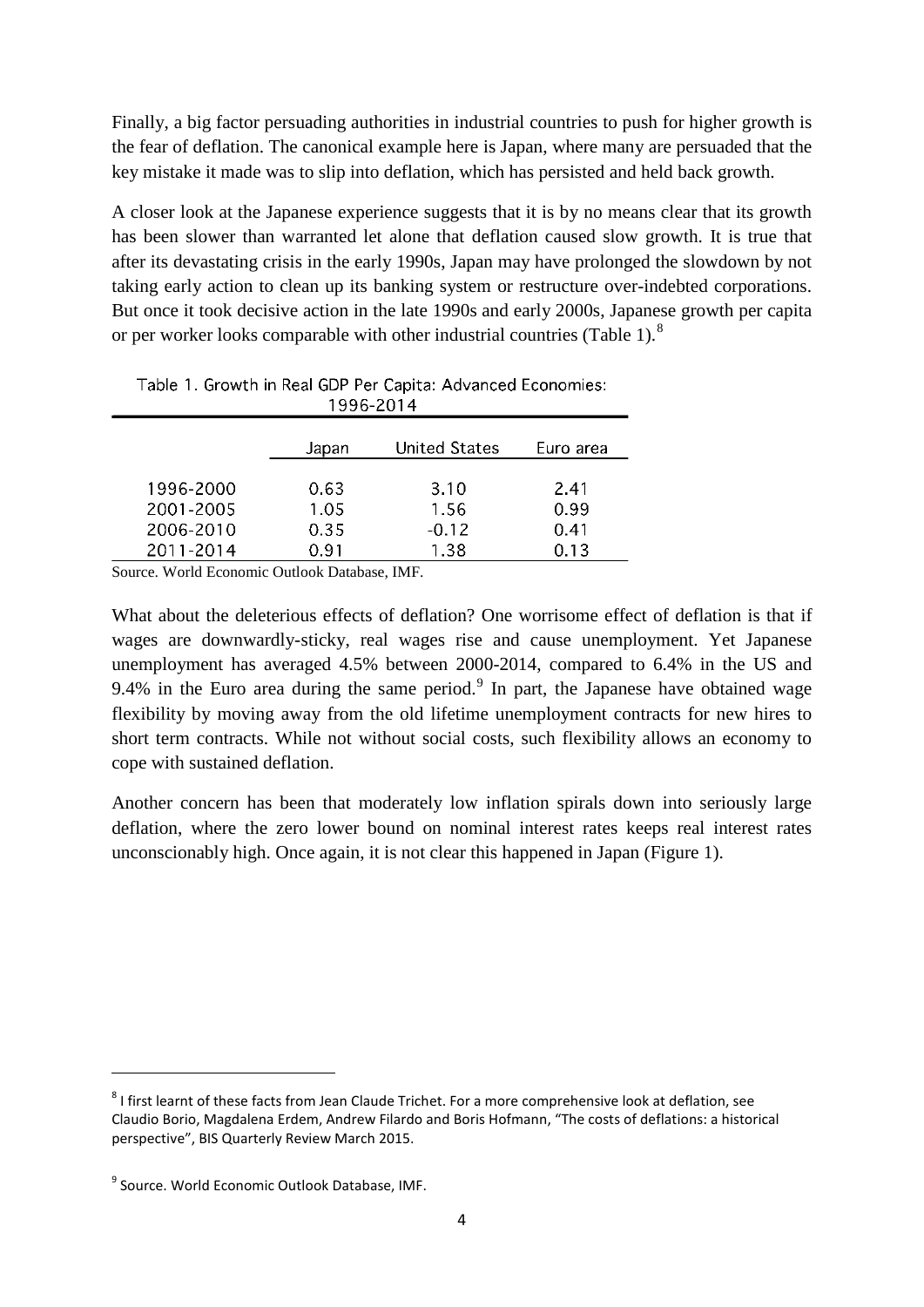

Source: World Economic Outlook Database, IMF.

Even if deflation is moderate, it may cause customers to increase savings in anticipation of a lower price in the future, especially if the zero lower bound raises real interest rates above their desired value. In Fig 2, we plot household savings as a share of GDP in Japan against the deflation rate. Again, it is hard to see a sustained pattern of higher savings with higher deflation.



Source: World Economic Outlook Database, IMF. This chart plots the deflation rates and savings ratios for Japan for all years with negative inflation rates since 1980 – 1995, 1999, 2000-2005, 2009-2014.

Finally, it is true that deflation increases the real burden of existing debt, thus exacerbating debt overhang. But if debt is excessive, a targeted restructuring is better than inflating it away across the board.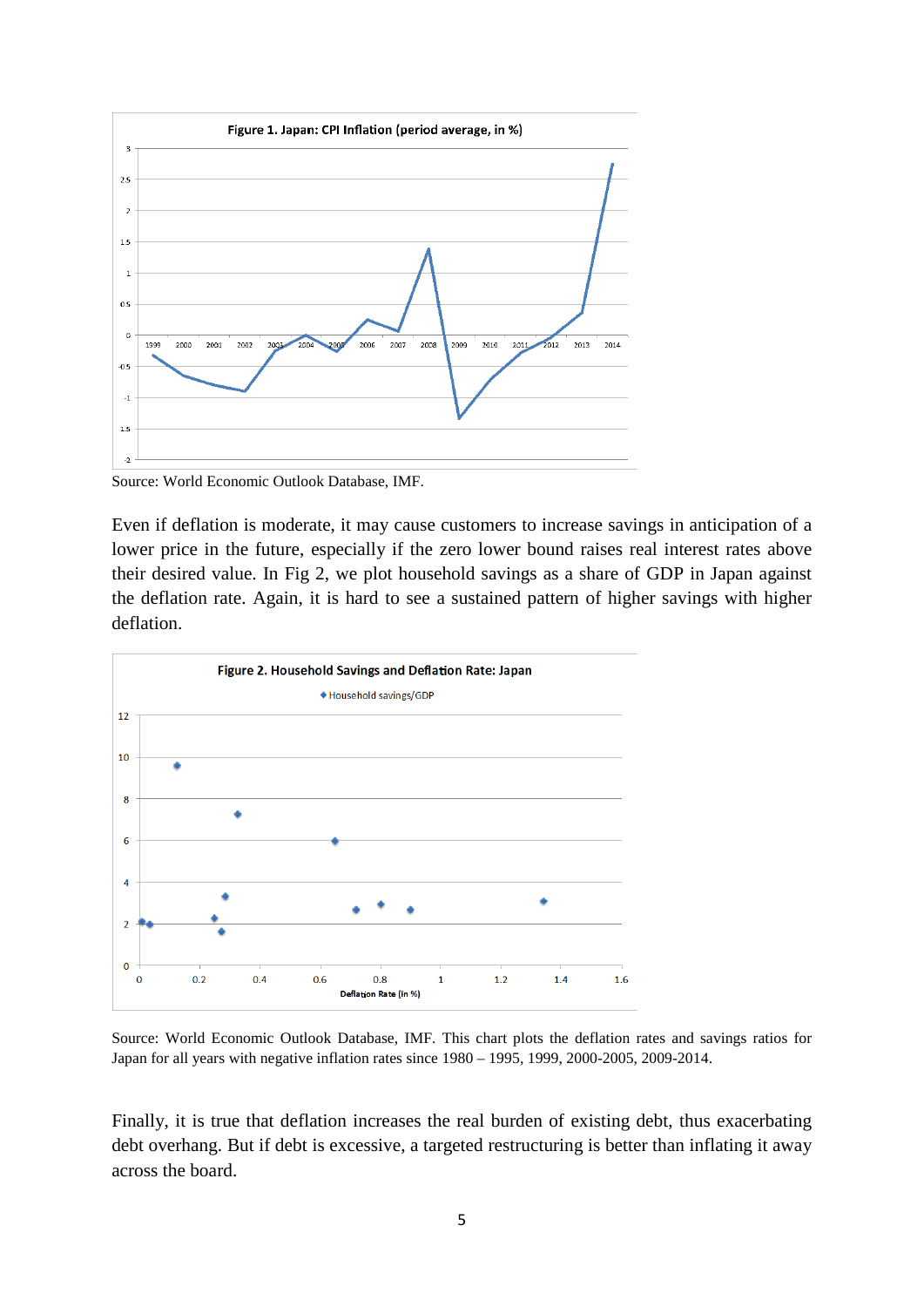Regardless of all these arguments, the spectre of deflation haunts central bankers. When coupled with the other concerns raised above, it is no wonder that the authorities in developed countries do not want to settle for low growth, even if that is indeed their economy's potential.

So the central dilemma in industrial economies has been how to reconcile the political imperative for strong growth with the reality that cyclical stimulus measures have proved ineffective in restoring high growth, debt write-offs are politically unacceptable, and structural reforms have the wrong timing, politically speaking, of pain versus gain. There is, however, one other channel for growth – exports.

## **Emerging Market Response**

If industrial countries are stuck in low growth, can emerging markets (I use the term broadly to also stand for developing or frontier markets) take up the global slack in demand? After all, emerging markets have a clear need for infrastructure investment, as well as growing populations that can be a source of final demand. Emerging markets have no less of an imperative for growth than industrial countries. While many do not have past entitlement promises to deliver on, some have ageing populations that have to be provided for, and many have young, poor, populations with sky-high expectations of growth. Ideally, emerging markets would invest for the future, funded by the rich world, thus bolstering aggregate world demand.

The 1990s were indeed a period when emerging markets borrowed from the rest of the world in attempting to finance infrastructure and development. It did not end well. The lesson from the 1990s crises was that emerging market reliance on foreign capital for growth was dangerous.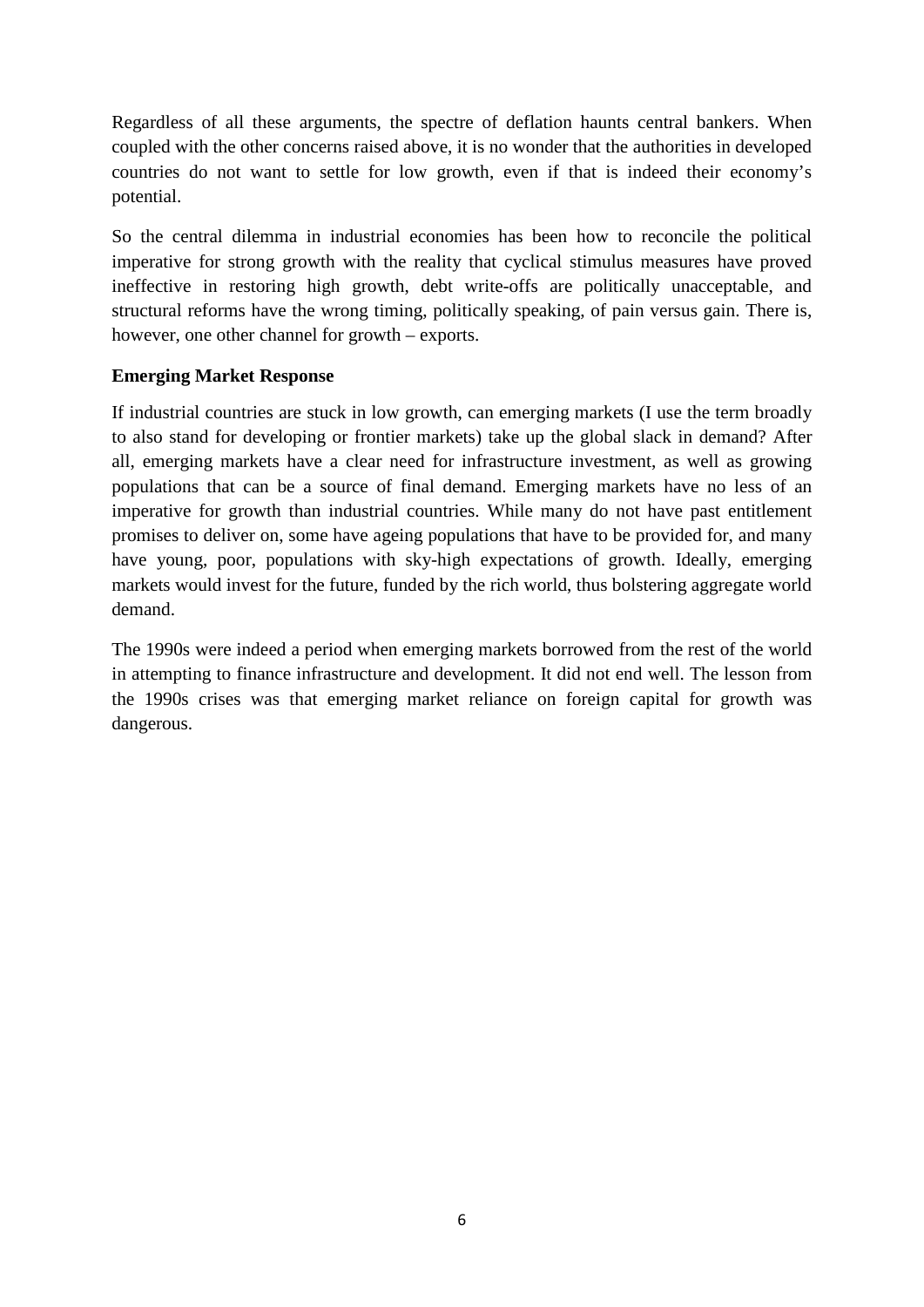

Source: World Economic Outlook Database, April 2015. Emerging economies include "emerging and developing" countries.

Following the 1990s crises, as the dotted line in Figure 3 indicates, a number of emerging markets went further to run current account surpluses after cutting investment sharply, and started accumulating foreign exchange reserves to preserve exchange competitiveness. Rather than generating excess demand for the world's goods, they became suppliers, searching for demand elsewhere.

In 2005, Ben Bernanke, then a governor at the Federal Reserve, coined the term "Global Savings Glut" to describe the current account surpluses, especially of emerging markets, that were finding their way into the United States.<sup>[10](#page-6-0)</sup> Bernanke pointed to a number of adverse consequences to the United States from these flows including the misallocation of resources to non-traded goods like housing away from tradable manufacturing. He suggested that it would be good if United States' current account deficit shrank, but that primarily required emerging markets to reduce their exchange rate intervention rather than actions on the part of the United States.

So pre-global financial crisis, emerging markets and industrial countries were locked in a dangerous relationship of capital flows and demand that reversed the equally dangerous pattern before the emerging market crises in the late 1990s. Sustained exchange rate

<u>.</u>

<span id="page-6-0"></span> $10$  "The Global Saving Glut and the U.S. Current Account Deficit", remarks by Governor Bernanke at the Sandridge Lecture, Virginia Association of Economists, Richmond, Virginia on March 10, 2005, <http://www.federalreserve.gov/boarddocs/speeches/2005/200503102/>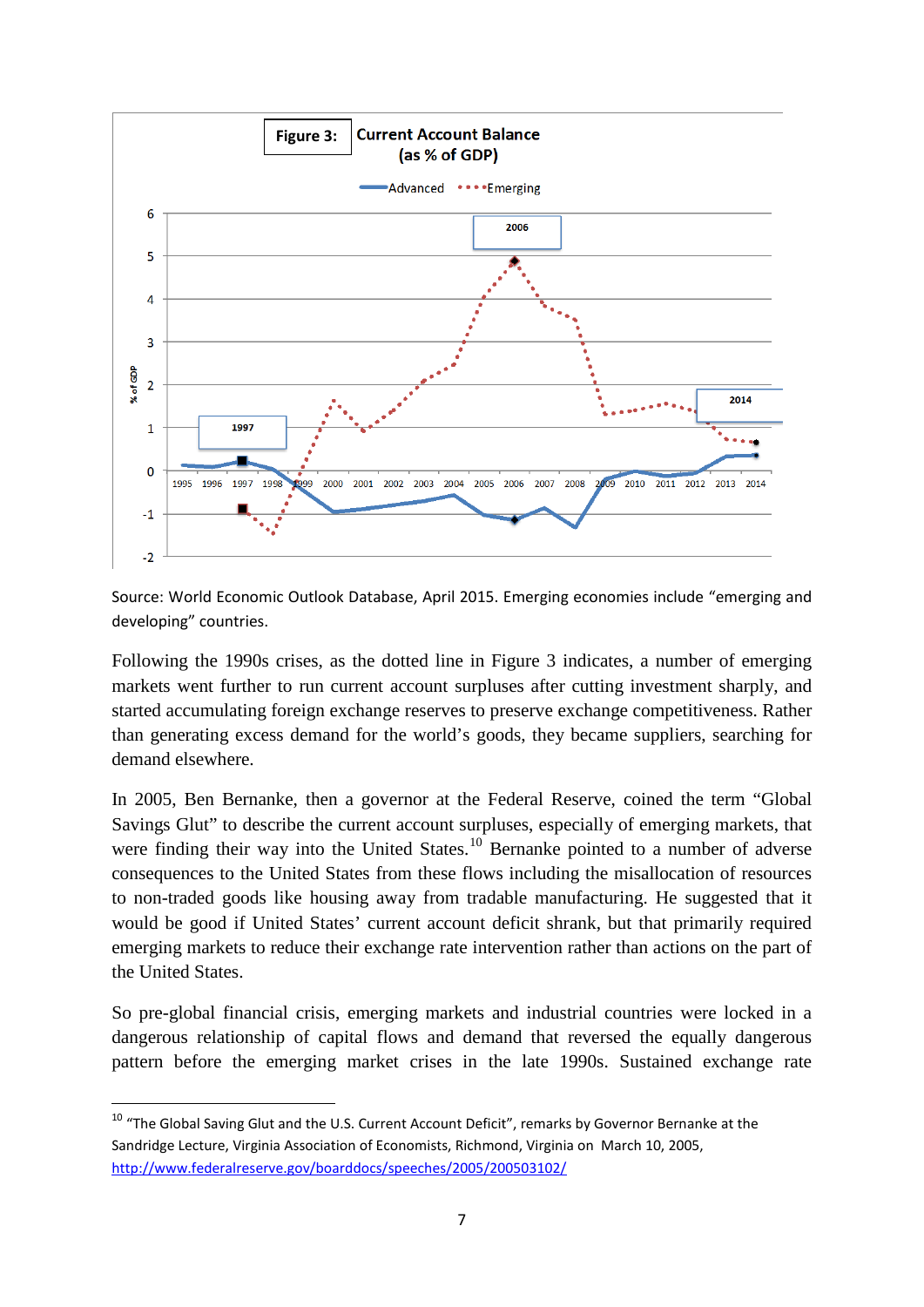intervention by emerging market central banks, as well as an excessive tolerance for leverage in industrial countries contributed to the eventual global disaster. But post-financial crisis, the pattern is reversing once again.

Industrial countries have curtailed their investment without increasing their consumption (as a fraction of GDP), thus reducing their demand for foreign goods and their reliance on foreign finance. The counterpart of this shift of advanced economies from current account deficit (demand creating) to surplus (supply creating) has been a substantial fall in current account surpluses in emerging markets. This relative increase in demand for foreign goods from emerging markets has come about through a ramp up in investment from 2008, rather than a fall in savings. Facilitating or causing this shift has been a broad appreciation of real effective exchange rates in emerging markets and a depreciation in industrial country rates between 2006-2014.





Have industrial country central banks policies, similar to the sustained exchange rate intervention by emerging market central banks in the early 2000s, accelerated this current account adjustment? Possibly, and likely candidates would be what are broadly called unconventional monetary policies (UMP).

# **Unconventional Monetary Policy**

.<br>-

Unconventional monetary policies include both policies where the central bank attempts to commit to hold interest rates at near zero for long, as well as policies that affect central bank balance sheets such as buying assets in certain markets, including exchange markets, in order to affect market prices. $11$ 

There clearly is a role for unconventional policies – when markets are broken or grossly dysfunctional, central bankers may step in with their balance sheets to mend markets. The key question is what happens when these policies are prolonged long beyond repairing markets to actually distorting them. Take, for instance, the zero-lower-bound problem. Because short term policy rates cannot be pushed much below zero, and because long rates

<span id="page-7-0"></span><sup>&</sup>lt;sup>11</sup> For an excellent overview, see Claudio Borio and P. Disyatat, "Unconventional monetary policies: An appraisal", The Manchester School; Vol. 78, Issue s1, pp. 53-89, September 2010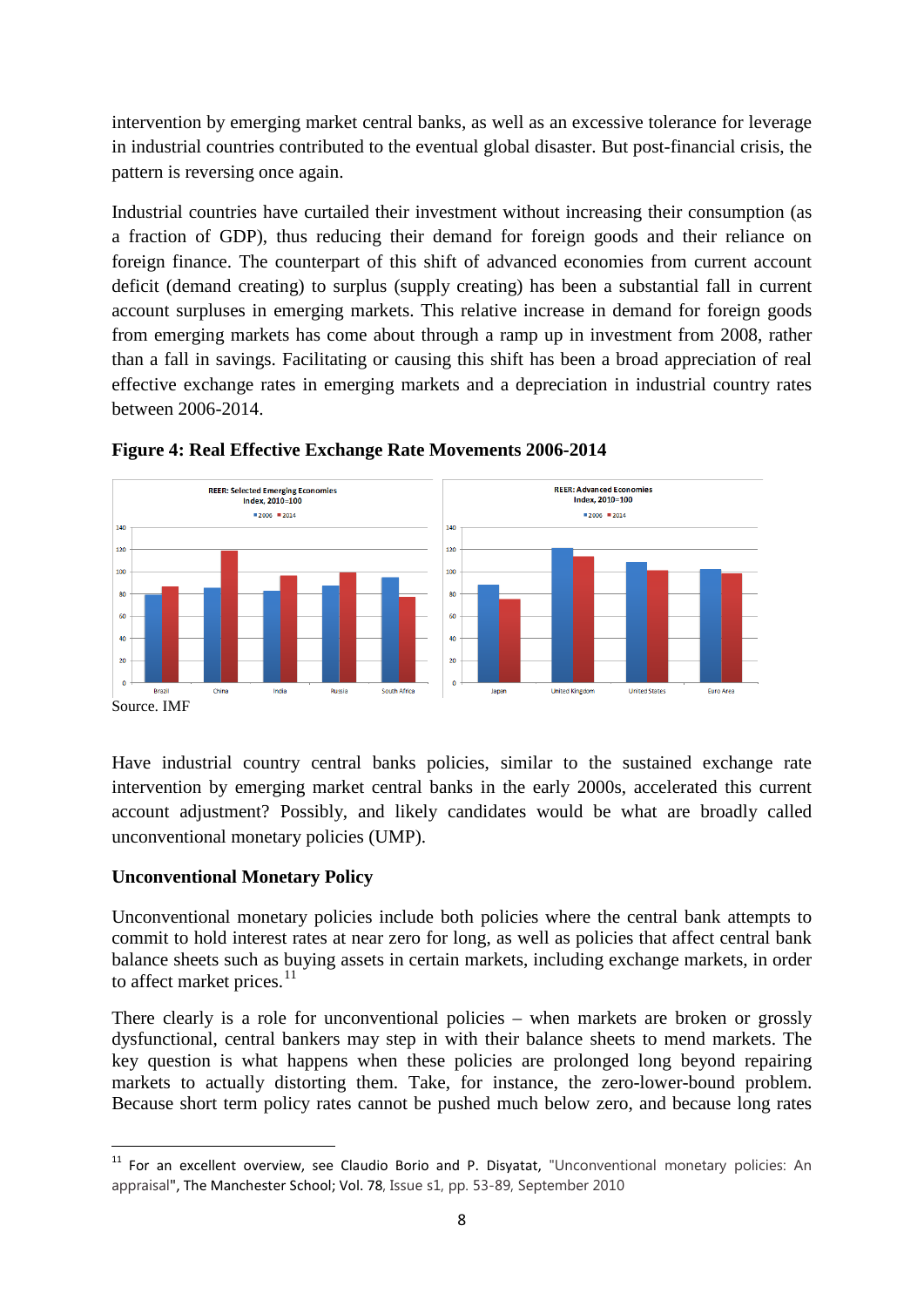tack on a risk premium to short rates, central banks may use UMP to directly affect long rates. Direct action by a risk tolerant central bank, such as purchasing long bonds, effectively shrinks the risk premium available on remaining long assets  $12$ .

This has two effects. First, those who can rebalance between short and long assets now prefer holding short term assets because, risk adjusted, these are a better deal. Thus as the central bank increases bond purchases under quantitative easing, the willingness of commercial banks to hold unremunerated reserves increases. Second, those institutions that cannot shift to short term assets, such as pension funds, bond mutual funds, and insurance companies, will either continue holding their assets and suffer a relative under-compensation for risk, or turn to riskier assets. This *search for yield,* will occur if the relative under-compensation for risk in more exotic assets is lower, or simply because institutions have to meet a fixed nominal rate of return.

None of this need be a problem if everyone knows when to stop. Unfortunately, there are few constraints on central banks undertaking these policies. If the policy does not seem to be increasing growth, one can simply do more. All the while, the distortion in asset prices and the mis-allocation of funds can increase, which can be very costly when the central bank decides to exit.

Equally important though, is that domestic fund managers can search for yield abroad, depreciating the sending country's currency, perhaps significantly more so than ordinary monetary policy. This may indeed cause the increase in domestic competitiveness that could energize the sending country's exports. But such increases in competitiveness and "demand shifting" can be very detrimental for global stability, especially if unaccompanied by domestic demand creation.

## **Spill Overs to Emerging Markets and Musical Crises**

<u>.</u>

If UMP enhances financial risk taking in the originating country without enhancing domestic investment or consumption, the exchange rate impact of UMP may simply shift demand away from countries not engaging in UMP, without creating much compensating domestic demand for their goods. If so, UMP would resemble very much the exchange rate intervention policies of the emerging markets pre-global financial crisis.

Indeed, the post-global crisis capital flows into emerging markets have been huge, despite the best efforts of emerging markets to push them back by accumulating reserves.<sup>[13](#page-8-1) [14](#page-8-2)</sup> These flows have increased local leverage, not just due to the direct effect of cross-border banking flows but also the indirect effect, as the appreciating exchange rate and rising asset prices make it seem that emerging market borrowers have more equity than they really have. Bernanke's concerns in 2005 about mal-investment in the United States resulting from capital inflows have surfaced in emerging markets post-crisis as a result of capital inflows from industrial countries.

<span id="page-8-0"></span><sup>&</sup>lt;sup>12</sup> For instance, because the most risk averse holders of existing long bonds sell first and move to holding short term assets.

<span id="page-8-1"></span><sup>&</sup>lt;sup>13</sup> Based on the World Economic Outlook database. Emerging economies include "emerging and developing" countries. Net capital flows include net direct investment, net protfolio investment, and "other" net investment.

<span id="page-8-2"></span><sup>&</sup>lt;sup>14</sup> Indeed, similar to the behavior of commercial banks, the willingness of emerging market central banks to hold short term paper in response to capital inflows enhances the ability of the industrial country central bank to engage in further UMP. In a sense, emerging market central banks provide liquidity for foreign investors by holding precautionary reserves.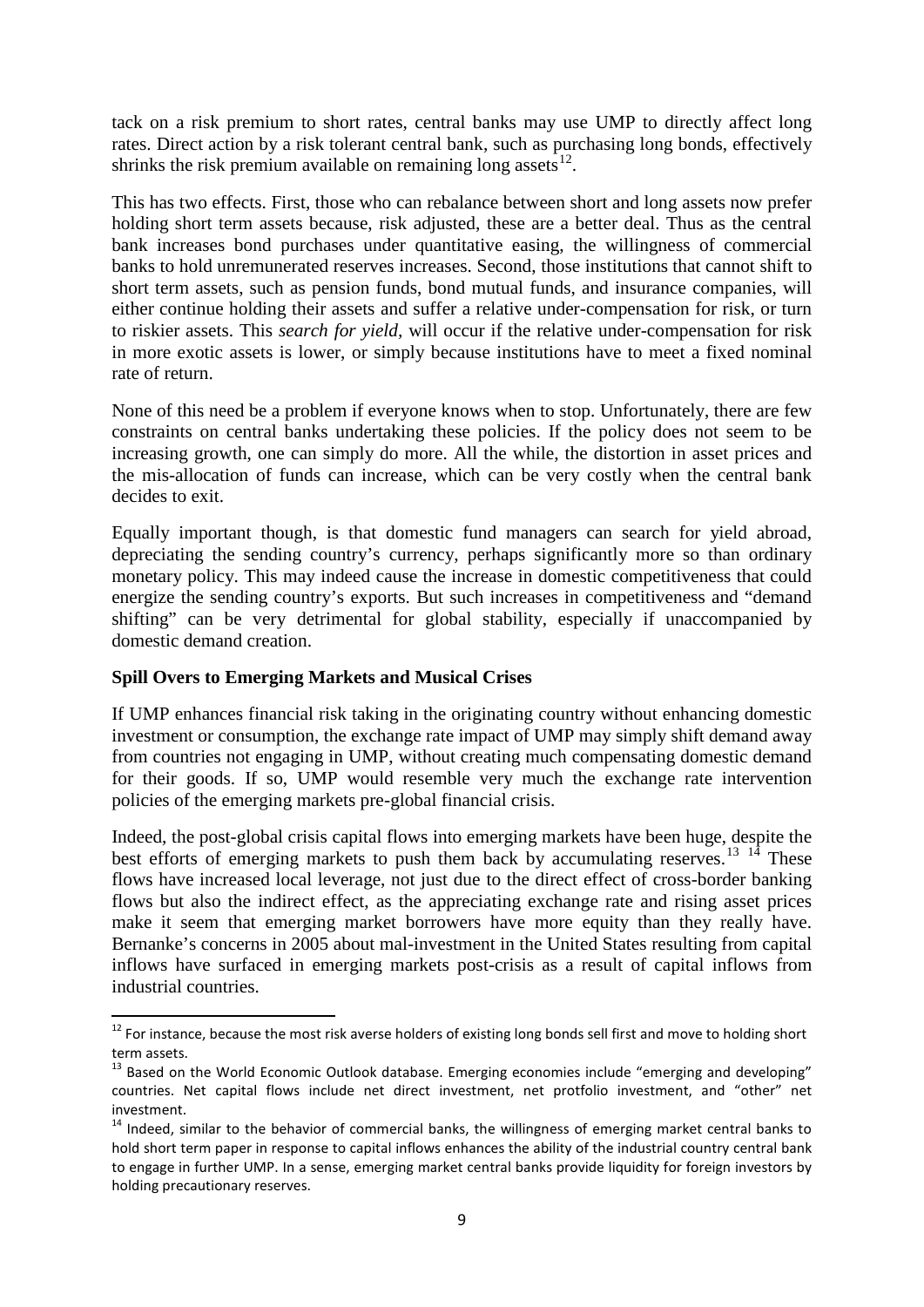Have crises in emerging markets in the 1990s been transformed into crises in industrial countries in the 2000s and once again into vulnerabilities in emerging markets in the 2010s, as countries react to the problem of inadequate global demand by exporting their problems to other countries? The "taper tantrum" in July 2013 certainly seemed to suggest that emerging markets that ran large current account deficits were vulnerable once again.<sup>[15](#page-9-0)</sup> Is the world engaged in a macabre game of musical crises as each country attempts to boost growth? If possibly yes, how do we break this cycle?

### **Good Policies…and Good Behaviour**

In an ideal world, the political imperative for growth would not outstrip the economy's potential. Given that we do not live in such a world, and given that social security commitments, over-indebtedness, and poverty are not going to disappear, it is probably wiser to look for ways to enhance sustainable growth.

Clearly, the long run response to weak global growth should be policies that promote innovation as well as structural reforms that enhance efficiency. Policies that improve the domestic distribution of capabilities and opportunities without significantly dampening incentives for innovation and efficiency are also needed.

In the short run though, the need for sensible investment is paramount. In industrial countries, green energy initiatives such as carbon taxes or emission limits, while giving industry clear signals on where to invest, also have the ability to move the needle on aggregate investment and help long run goals on environment protection.

Most emerging markets have large infrastructure investment needs. We still need to understand how to improve project selection and finance – too much public sector involvement results in sloth and rent seeking, too much private sector involvement leads to risk intolerance and profiteering. Going forward, well-designed public private partnerships, drawing on successful experiences elsewhere, should complement private initiative.

Clearly, sensible investment has a much better chance of paying dividends when macroeconomic policies are sound. And such policies are easier when the adverse spill overs from cross-border capital flows are limited. This may require new rules of the game for policy making.

## **New Rules of the Game?**

.<br>-

How do we focus on domestic demand creation and avoid this game of musical crises with countries trying to depreciate their exchange rate through sustained direct exchange rate intervention or through unconventional monetary policies (where demand creating transmission channels are blocked)? It might be useful to examine and challenge the rationales used to justify such actions.

<span id="page-9-0"></span> $15$  For those who advocate allowing exchange rate adjustment as central to macro-management, it should be sobering that countries that allowed the real exchange rate to appreciate the most during the prior period of quantitative easing suffered the greatest adverse impact to financial conditions (see Eichengreen, Barry and Poonam Gupta (2013), "Tapering Talk: The Impact of Expectations of Reduced Federal Reserve Security Purchases on Emerging Markets", Working Paper, University of California, Berkeley and Mishra, Prachi, Kenji Moriyama, Papa N'Diaye and Lam Nguyen (2014), "The Impact of Fed Tapering Announcements on Emerging Markets", IMF working paper).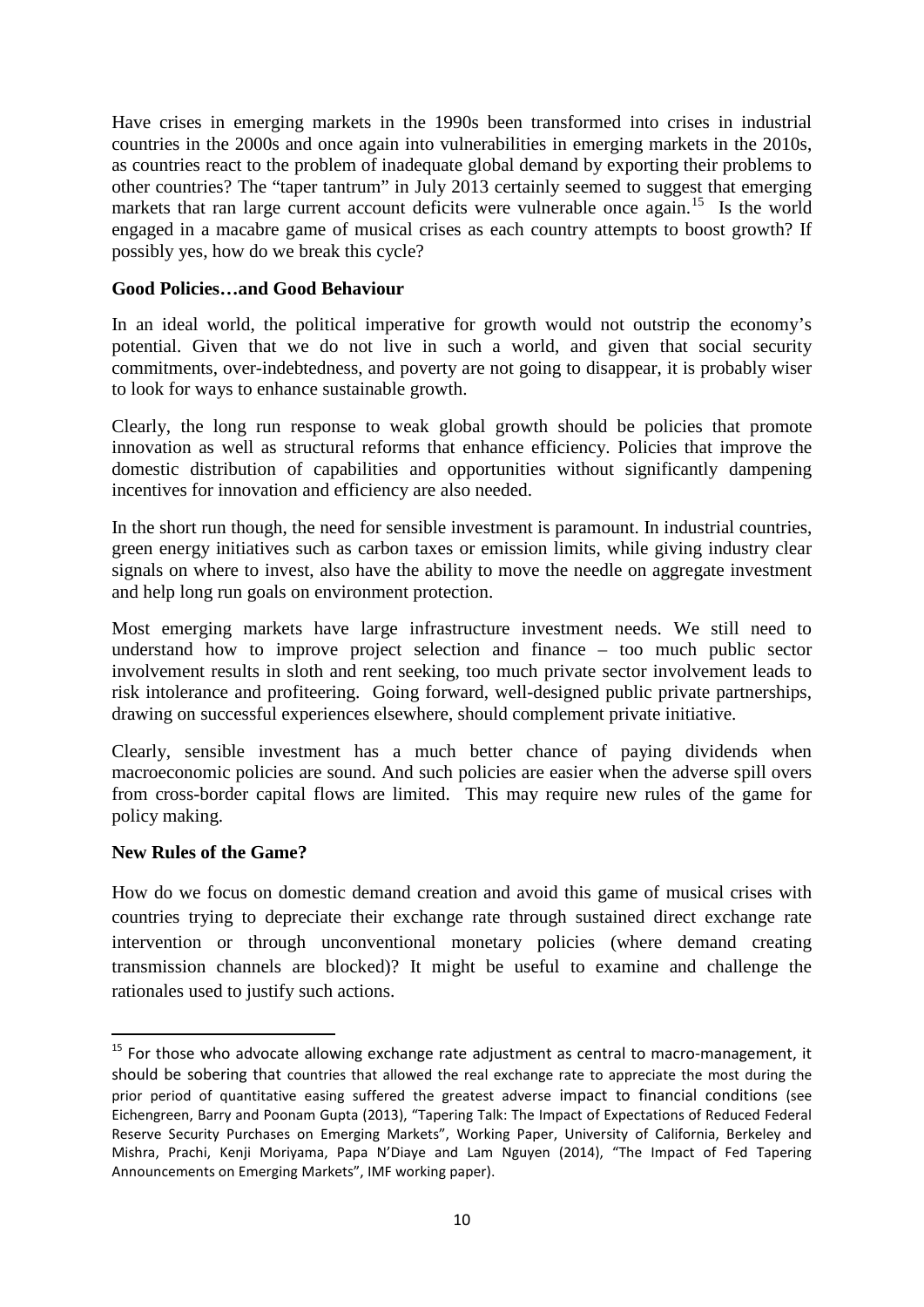Rationale 1: Would the world not be better off if we grew strongly?

Undoubtedly, if there were no negative spill overs from a country's actions, the world would indeed be better off if the country grew. But the whole point about policies that primarily affect domestic growth by depreciating the domestic exchange rate is that they work by pulling growth from others.

Rationale 2: We are in a deep recession. We need to use any means available to jump start growth. The payoff for other countries from our growth will be considerable.

This may be a legitimate rationale if the policy is a "one-off" and once the country gets out of its growth funk, it is willing to let its currency. But if the strengthening currency leads to a continuation of the unconventional policies as the country's authorities become unwilling to give back the growth they obtained by undervaluing their currency this rationale is suspect. Moreover, policies that encourage sustained unidirectional capital outflows to other countries can be very debilitating for the recipient's financial stability, over and above any effects on their competitiveness. Thus any "one-off" has to be limited in duration.

Rationale 3: Our domestic mandate requires us to do what it takes to fulfil our inflation objective, and unconventional monetary policy is indeed necessary when we hit against the zero lower bound.

This rationale has two weaknesses. First, it places a domestic mandate above an international responsibility. If this were seen to be legitimate, then no country would ever respect international responsibilities when inconvenient. Second, it implicitly assumes that the only way to achieve the inflation mandate is through unconventional monetary policy (even assuming UMPs are successful in elevating inflation on a sustained basis, for which there is little evidence).

Rationale 4: We take into account the feedback effects to our economy from the rest of the world while setting policy. Therefore, we are not oblivious to the consequences of unconventional monetary policies on other countries.

Ideally, responsible global citizenship would require a country to act as it would act in a world without boundaries. In such a world, a policy maker should judge whether the overall positive domestic and international benefits of a policy, discounted over time, outweigh its costs. Some policies may have largely domestic benefits and foreign costs, but they may be reasonable in a world without boundaries because more people are benefited than are hurt.

By this definition, Rationale 4 does not necessarily amount to responsible global citizenship because a country only takes into account the global "spillbacks" to itself from any policies it undertakes, instead of the spill overs also. So, for example, Country A may destroy industry I in country B through its policies, but will only take into account the spillback from industry I purchasing less of country A's exports.

Rationale 5: Monetary policy with a domestic focus is already very complicated and hard to communicate. It would be impossibly complex if we were additionally burdened with having to think about the effects of (unconventional) monetary policies on other countries.

This widely-heard rationale is really an abandonment of responsibility. It amounts to asserting that the monetary authority only has a domestic mandate, which is Rationale 3 above. In an interconnected globalized world, "complexity" cannot be a defense.